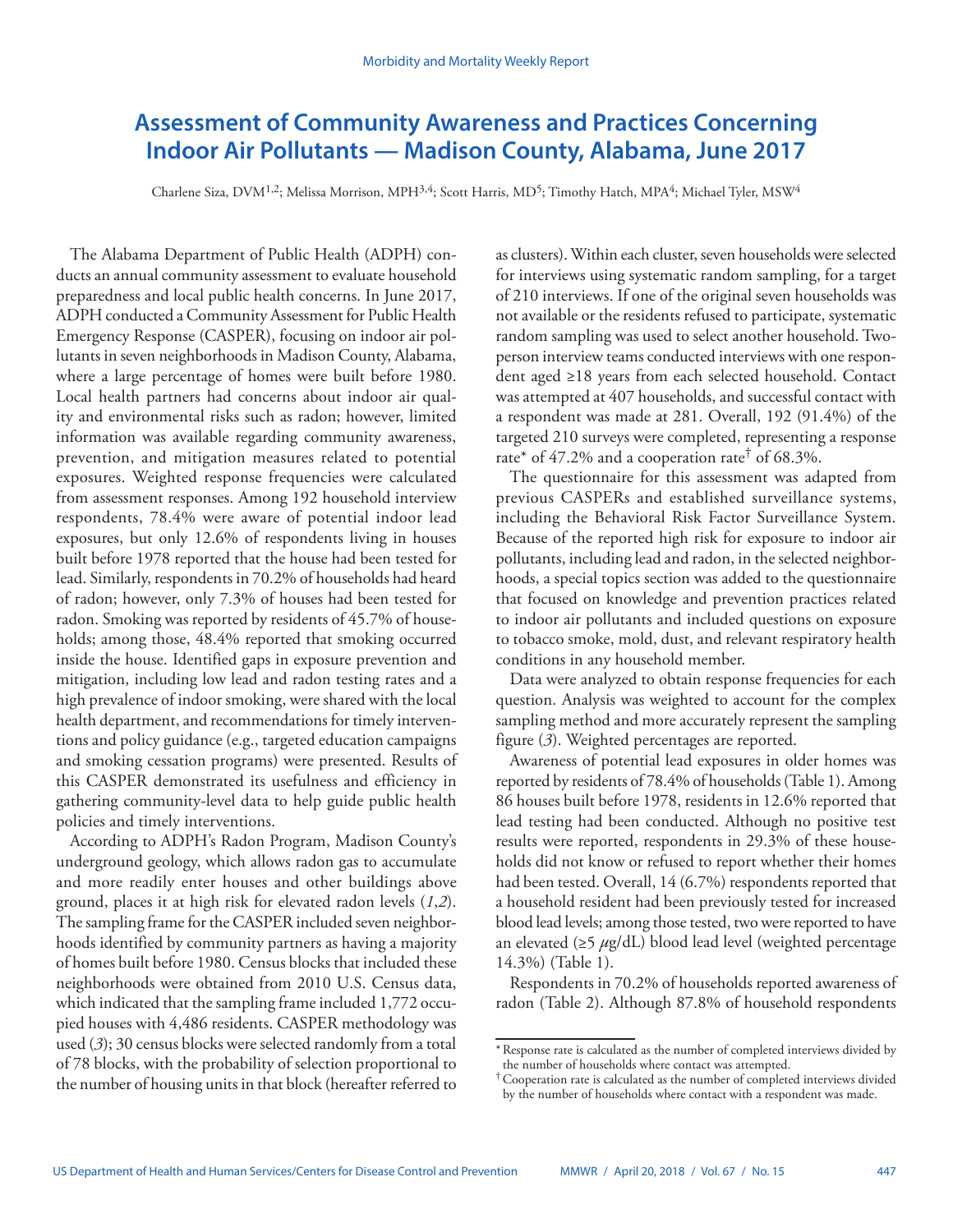| TABLE 1. Awareness of potential for household lead exposure among |
|-------------------------------------------------------------------|
| survey respondents to a Community Assessment for Public Health    |
| Emergency Response — Madison County, Alabama, June 2017           |
|                                                                   |

| Characteristic                                                               | No. of<br>households<br>(%) | Estimated no. of<br>households* | Weighted %<br>(95% CI) |  |  |  |
|------------------------------------------------------------------------------|-----------------------------|---------------------------------|------------------------|--|--|--|
| Respondent aware of possible lead sources in older homes ( $n = 192$ )       |                             |                                 |                        |  |  |  |
| Yes                                                                          | 152 (79.2)                  | 1,389                           | 78.4 (76.4–80.2)       |  |  |  |
| No                                                                           | 31 (16.1)                   | 286                             | $16.1(14.5-17.9)$      |  |  |  |
| Don't know or refused                                                        | 9(4.7)                      | 97                              | $5.5(4.5-6.6)$         |  |  |  |
| Was house tested for lead? <sup>†</sup>                                      |                             |                                 |                        |  |  |  |
| Yes                                                                          | 11 (12.8)                   | 99                              | $12.6(10.4-15.1)$      |  |  |  |
| <b>No</b>                                                                    | 52 (60.5)                   | 458                             | 58.1 (54.6–61.5)       |  |  |  |
| Don't know or refused                                                        | 23(26.7)                    | 231                             | 29.3 (26.3–32.6)       |  |  |  |
| House tested positive for lead ( $n = 11$ )                                  |                             |                                 |                        |  |  |  |
| Yes                                                                          | 0                           |                                 |                        |  |  |  |
| <b>No</b>                                                                    | 8(72.7)                     | 74                              | 74.5 (65.0-82.9)       |  |  |  |
| Don't know or refused                                                        | 3(27.3)                     | 25                              | $25.5(17.1 - 35.0)$    |  |  |  |
| Household resident tested for elevated blood lead levels                     |                             |                                 |                        |  |  |  |
| Yes                                                                          | 14 (7.3)                    | 118                             | $6.7(5.6 - 7.9)$       |  |  |  |
| No                                                                           | 161 (83.9)                  | 1486                            | 83.9 (82.1-85.5)       |  |  |  |
| Don't know or refused                                                        | 17(8.8)                     | 168                             | $9.5(8.2 - 10.9)$      |  |  |  |
| Elevated blood lead level <sup>§</sup> in tested household resident (n = 14) |                             |                                 |                        |  |  |  |
| Yes                                                                          | 2(14.3)                     | 17                              | $14.3(8.6 - 22.0)$     |  |  |  |
| No                                                                           | 9(64.3)                     | 76                              | 64.3 (55.1-73.0)       |  |  |  |
| Don't know or refused                                                        | 3(21.4)                     | 25                              | 21.4 (14.2-29.7)       |  |  |  |

**Abbreviation:** CI = confidence interval.

\* Obtained by weighting the frequencies. The weight for each cluster was calculated by dividing the total number of housing units in the sampling frame by the product of the number of housing units interviewed within the cluster and the number of clusters selected.

 $<sup>†</sup>$  Only asked for houses built before 1978 (N = 86).</sup>

§ ≥5 *μ*g/dL.

who reported awareness of radon agreed with the statement that prolonged exposure to radon could be harmful, only 23.9% were aware that prolonged radon exposure could cause lung cancer (*4*), and only 17.1% of household respondents were aware that a free radon test kit could be requested from the health department. Among 131 respondents reporting awareness of radon, 7.3% stated that their homes had already been tested.

Among other self-reported indoor pollutant exposures, excessive dust was most commonly reported (22.4% of households) (Table 3). Respondents in 45.7% of households reported any current smoking by at least one household member, and among these, 48.4% reported that smoking occurred indoors (22.1% of all households).

The most frequently reported respiratory diagnoses among respondents were allergies (45.0%) and asthma (21.5%). Diagnosed chronic obstructive pulmonary disease (COPD) (5.6%), emphysema (4.0%), and lung cancer (2.6%) were also reported. These conditions were reported separately as seen in other respiratory surveys, despite clinical and pathologic overlap. In the preceding 12 months, 58.1% of household respondents reported a resident who experienced allergies (Table 3). **TABLE 2. Awareness of potential for household radon exposure among survey respondents to a Community Assessment for Public Health Emergency Response — Madison County, Alabama, June 2017**

| Characteristic                                                               | No. of<br>households | Estimated no.<br>of households* | Weighted %<br>(95% CI) |  |  |  |
|------------------------------------------------------------------------------|----------------------|---------------------------------|------------------------|--|--|--|
| (%)                                                                          |                      |                                 |                        |  |  |  |
| Respondent had heard of radon ( $n = 192$ )<br>Yes                           | 131 (68.2)           | 1,244                           | 70.2 (68.0-72.3)       |  |  |  |
| <b>No</b>                                                                    | 59 (30.7)            | 511                             | 28.8 (26.8-31.0)       |  |  |  |
| Don't know or refused                                                        | 2(1.0)               | 17                              | $1.0(0.6-1.5)$         |  |  |  |
| Respondent agreed that prolonged radon exposure can be harmful ( $n = 131$ ) |                      |                                 |                        |  |  |  |
| Agree                                                                        | 113(86.3)            | 1092                            | 87.8 (85.9-89.5)       |  |  |  |
| <b>Disagree</b>                                                              | 0                    |                                 |                        |  |  |  |
| Neither agree nor<br>disagree                                                | 6(4.6)               | 51                              | $4.1(3.1 - 5.3)$       |  |  |  |
| Don't know or refused                                                        | 12(9.2)              | 101                             | $8.1(6.7-9.8)$         |  |  |  |
| Respondent beliefs about possible health effects of radon $(n = 113)$        |                      |                                 |                        |  |  |  |
| Lung cancer                                                                  | 28 (24.8)            | 261                             | 23.9 (21.4-26.5)       |  |  |  |
| Respiratory concerns                                                         | 9(8.0)               | 97                              | $8.9(7.3 - 10.7)$      |  |  |  |
| Other                                                                        | 12 (10.6)            | 120                             | $11.0(9.3 - 13.0)$     |  |  |  |
| Don't know or<br>no answer                                                   | 64 (56.6)            | 614                             | 56.2 (53.3-59.2)       |  |  |  |
| Respondent aware that ADPH offers free radon test kit ( $n = 131$ )          |                      |                                 |                        |  |  |  |
| Yes                                                                          | 19(14.5)             | 212                             | $17.1(15.1 - 19.3)$    |  |  |  |
| No                                                                           | 105 (80.2)           | 954                             | 76.7 (74.2-78.9)       |  |  |  |
| Don't know or refused                                                        | 7(5.3)               | 78                              | $6.3(5.1 - 7.8)$       |  |  |  |
| Was house tested for radon? ( $n = 131$ )                                    |                      |                                 |                        |  |  |  |
| Yes                                                                          | 10(7.6)              | 91                              | $7.3(6.0 - 8.9)$       |  |  |  |
| No                                                                           | 95 (72.5)            | 921                             | 74.1 (71.6-76.4)       |  |  |  |
| Don't know or refused                                                        | 26 (19.9)            | 232                             | 18.7 (16.6-20.9)       |  |  |  |
| House had elevated radon levels ( $n = 10$ )                                 |                      |                                 |                        |  |  |  |
| Yes                                                                          | 1(10)                | 8                               | $9.3(3.9 - 16.7)$      |  |  |  |
| No                                                                           | 6(60.0)              | 57                              | 62.8 (51.9-72.6)       |  |  |  |
| Don't know or refused                                                        | 3(30.0)              | 25                              | 27.9 (18.8-38.1)       |  |  |  |
| Plans to test house for radon in the next year ( $n = 131$ )                 |                      |                                 |                        |  |  |  |
| Yes                                                                          | 13 (9.9)             | 113                             | $9.1(7.6 - 10.8)$      |  |  |  |
| No                                                                           | 66 (50.4)            | 631                             | 50.7 (48.0-53.5)       |  |  |  |
| Don't know or refused                                                        | 52 (39.7)            | 500                             | 40.2 (37.5-42.9)       |  |  |  |

**Abbreviations:** ADPH = Alabama Department of Public Health; CI = confidence interval.

\* Obtained by weighting the frequencies. The weight for each cluster was calculated by dividing the total number of housing units in the sampling frame by the product of the number of housing units interviewed within the cluster and the number of clusters selected.

#### **Discussion**

Among Madison County households at risk, interviews identified gaps in respondent knowledge and protective behaviors related to indoor air pollutants. A majority of household respondents reported being aware that lead exposure could exist in older homes; however, respondents in only a small percentage of houses built before 1978, when lead-based paint was banned for residential use, reported that their homes had been tested. Lead-based hazards from paint chips or an accumulation in dust or soil are more common in older homes (*5*). Creation of lead dust by sanding surfaces or removing old paint presents a hazard during home remodeling or renovation (*6*). This might not only pose a risk to household residents, but also an occupational risk to workers who perform these renovations.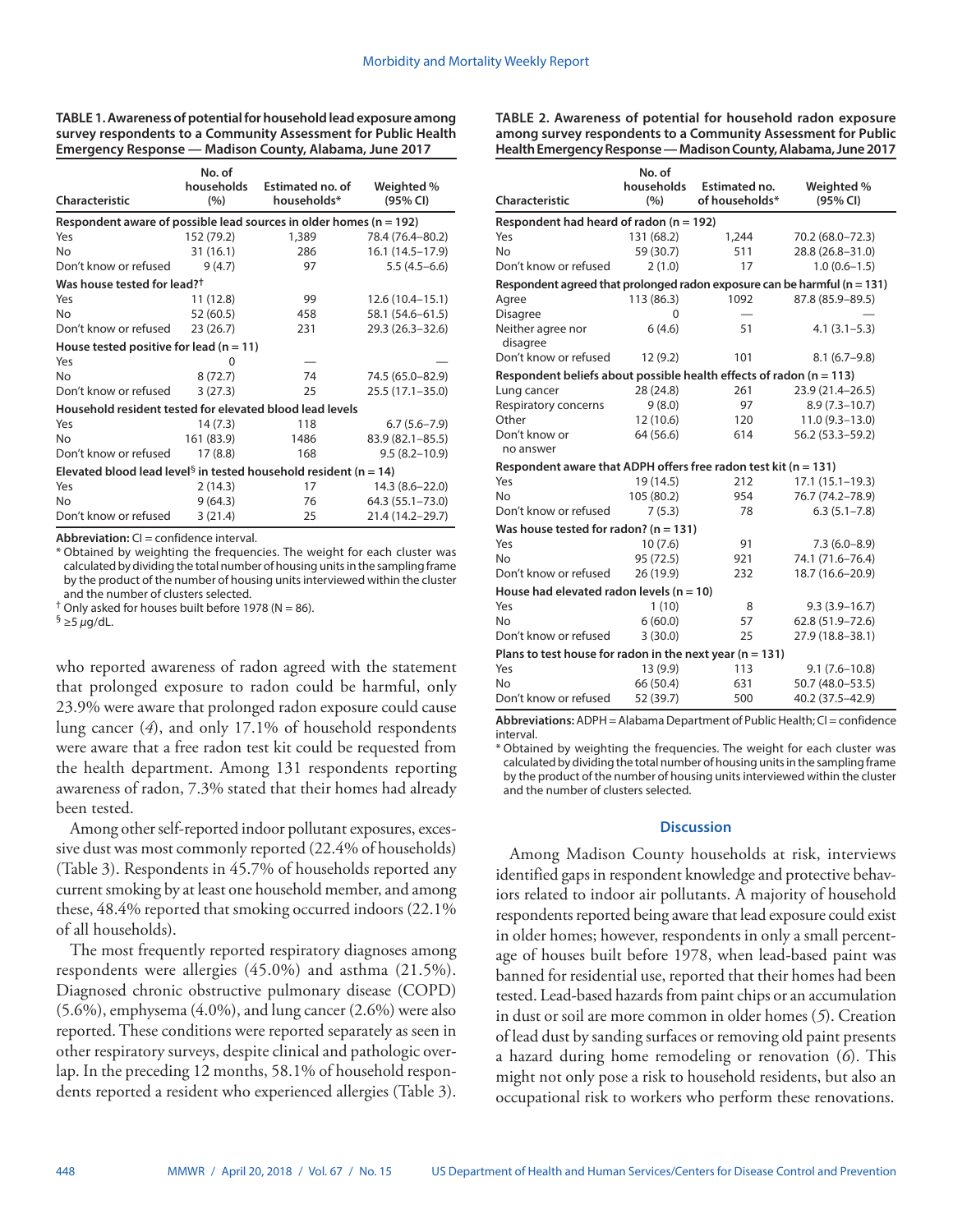**TABLE 3. Selected self-reported indoor pollutant exposures, smoking status, health conditions, and symptoms — Community Assessment for Public Health Emergency Response, Madison County, Alabama, June 2017**

|                                                                                             | No. of            |                                             |                        |  |  |  |  |
|---------------------------------------------------------------------------------------------|-------------------|---------------------------------------------|------------------------|--|--|--|--|
| Characteristic*                                                                             | households<br>(%) | Estimated no.<br>of households <sup>†</sup> | Weighted %<br>(95% CI) |  |  |  |  |
| Selected indoor pollutant exposures (n = 192) <sup>§</sup>                                  |                   |                                             |                        |  |  |  |  |
| Excessive dust                                                                              | 42 (21.9)         | 397                                         | 22.4 (20.5-24.4)       |  |  |  |  |
| Excessive moisture                                                                          | 18 (9.4)          | 183                                         | $10.3(9.0 - 11.8)$     |  |  |  |  |
| Mold growth                                                                                 | 17(8.9)           | 181                                         | $10.2(8.9 - 11.7)$     |  |  |  |  |
| Unusual odors                                                                               | 16(8.3)           | 148                                         | $8.3(7.1-9.7)$         |  |  |  |  |
| None of the above                                                                           | 117 (60.9)        | 1,068                                       | $60.3(58.0 - 62.5)$    |  |  |  |  |
| Don't know or refused                                                                       | 18 (9.4)          | 158                                         | $8.9(7.7-10.4)$        |  |  |  |  |
| Household has a current smoker ( $n = 192$ )                                                |                   |                                             |                        |  |  |  |  |
| Yes                                                                                         | 84 (43.8)         | 811                                         | 45.7 (43.4-48.1)       |  |  |  |  |
| No                                                                                          | 106 (55.2)        | 945                                         | 53.3 (51.0-55.6)       |  |  |  |  |
| Don't know or refused                                                                       | 2(1.0)            | 17                                          | $1.0(0.6-1.5)$         |  |  |  |  |
| Smoker smokes inside the house ( $n = 84$ )                                                 |                   |                                             |                        |  |  |  |  |
| Yes                                                                                         | 41 (48.8)         | 392                                         | 48.4 (45.0-51.9)       |  |  |  |  |
| No                                                                                          | 43 (51.2)         | 418                                         | 51.6 (48.2-55.0)       |  |  |  |  |
| Health care provider diagnosed one of these conditions in household<br>member ( $n = 192$ ) |                   |                                             |                        |  |  |  |  |
| <b>Allergies</b>                                                                            | 84 (43.8)         | 798                                         | 45.0 (42.7-47.4)       |  |  |  |  |
| Asthma                                                                                      | 44 (22.9)         | 381                                         | 21.5 (19.7-23.5)       |  |  |  |  |
| COPD                                                                                        | 11(5.7)           | 99                                          | $5.6(4.6-6.8)$         |  |  |  |  |
| Emphysema                                                                                   | 8(4.2)            | 71                                          | $4.0(3.2 - 5.0)$       |  |  |  |  |
| Lung cancer                                                                                 | 3(1.6)            | 46                                          | $2.6(2.0-3.5)$         |  |  |  |  |
| None of the above                                                                           | 85 (44.3)         | 774                                         | 43.7 (41.4-46.0)       |  |  |  |  |
| Don't know or refused                                                                       | 3(1.6)            | 25                                          | $1.4(1.0-2.1)$         |  |  |  |  |
| Household member experienced these conditions/symptoms in past<br>12 months ( $n = 192$ )   |                   |                                             |                        |  |  |  |  |
| Allergies                                                                                   | 114 (59.4)        | 1,030                                       | 58.1 (55.8-60.4)       |  |  |  |  |
| Migraine                                                                                    | 48 (25.0)         | 449                                         | $25.3(23.3 - 27.4)$    |  |  |  |  |
| Sinus infection                                                                             | 42 (21.9)         | 403                                         | 22.7 (20.9-24.8)       |  |  |  |  |
| Sore throat                                                                                 | 38 (19.8)         | 379                                         | 21.4 (19.5-23.4)       |  |  |  |  |
| Wheezing or asthma<br>attack                                                                | 38 (19.8)         | 337                                         | 19.0 (17.2-20.9)       |  |  |  |  |
| Conjunctivitis                                                                              | 33 (17.2)         | 322                                         | 18.2 (16.4-20.0)       |  |  |  |  |
| <b>Bronchitis</b>                                                                           | 29(15.1)          | 267                                         | $15.1(13.5 - 16.8)$    |  |  |  |  |
| Laryngitis                                                                                  | 11(5.7)           | 99                                          | $5.6(4.6-6.8)$         |  |  |  |  |
| None of the above                                                                           | 42 (21.9)         | 395                                         | 22.3 (20.4-24.3)       |  |  |  |  |
| Don't know or refused                                                                       | 5(2.6)            | 42                                          | $2.4(1.8-3.2)$         |  |  |  |  |

**Abbreviations:** CI = confidence interval; COPD = chronic obstructive pulmonary disease.

\* Characteristics based on self-report.

† Obtained by weighting the frequencies. The weight for each cluster was calculated by dividing the total number of housing units in the sampling frame by the product of the number of housing units interviewed within the cluster and the number of clusters selected.

§ Excessive dust, excessive moisture, and unusual odors based on respondent's subjective report. Mold growth was defined as larger than the size of a \$1 bill.

A second important indoor air pollutant is radon, a naturally occurring radioactive gas that is the second leading cause of lung cancer after cigarette smoking (*4*). Madison County is an area with a high potential for elevated radon levels (*2*). The majority of household respondents reported awareness of radon, but fewer than a quarter knew that it could cause lung cancer. More importantly, few houses had been tested for elevated indoor radon levels. Although free test kits are

## **Summary**

What is already known about this topic?

Community Assessment for Public Health Emergency Response (CASPER) is a household-level rapid assessment commonly used during disasters and emergency preparedness planning.

#### What is added by this report?

The CASPER conducted among 192 households in Madison County, Alabama, about selected indoor air pollutants and routine emergency preparedness found the majority of residents were aware of potential indoor lead exposures and had heard of radon but most had not tested for either. Smoking inside the house occurred among 22% of households.

What are the implications for public health practice?

Using the CASPER methodology in nondisaster settings to collect community-specific data can guide targeted intervention and prevention recommendations for local public health departments and their community partners.

available through the health department, few respondents knew of this service.

In addition to possible harmful exposures related to lead and radon in the home, respondents in nearly half of households reported that at least one resident in the home smoked, and in almost half of these houses, smoking indoors was reported. Smoking, especially indoors, might result in exposure of other household members to secondhand smoke, which is known to increase the risk for cancer, respiratory diseases, and cardiovascular diseases including stroke (*7*). Educating residents about the dangers of secondhand smoke exposure and the benefits of implementing smoke-free rules in their households is an important intervention that, along with smoking cessation and support programs, can improve health in these neighborhoods (*8*).

Interviews with members of households indicated that, among respiratory conditions diagnosed by health care providers, allergies and asthma were the most prevalent although other severe conditions such as emphysema, COPD, and lung cancer also were reported. Although causality cannot be inferred from this analysis, information on respiratory conditions prevalent in these areas could be used to help prioritize interventions potentially related to indoor air pollutant exposures.

The findings of this report are subject to at least two limitations. First, although households were systematically selected, participation was voluntary, and the findings might be subject to response and social desirability biases, which could overestimate the prevalence of certain health conditions or reported knowledge about indoor pollutants. In addition, the information gathered by the CASPER is only representative of the sampling frame chosen and cannot be used to draw conclusions about other communities or regions in Alabama.